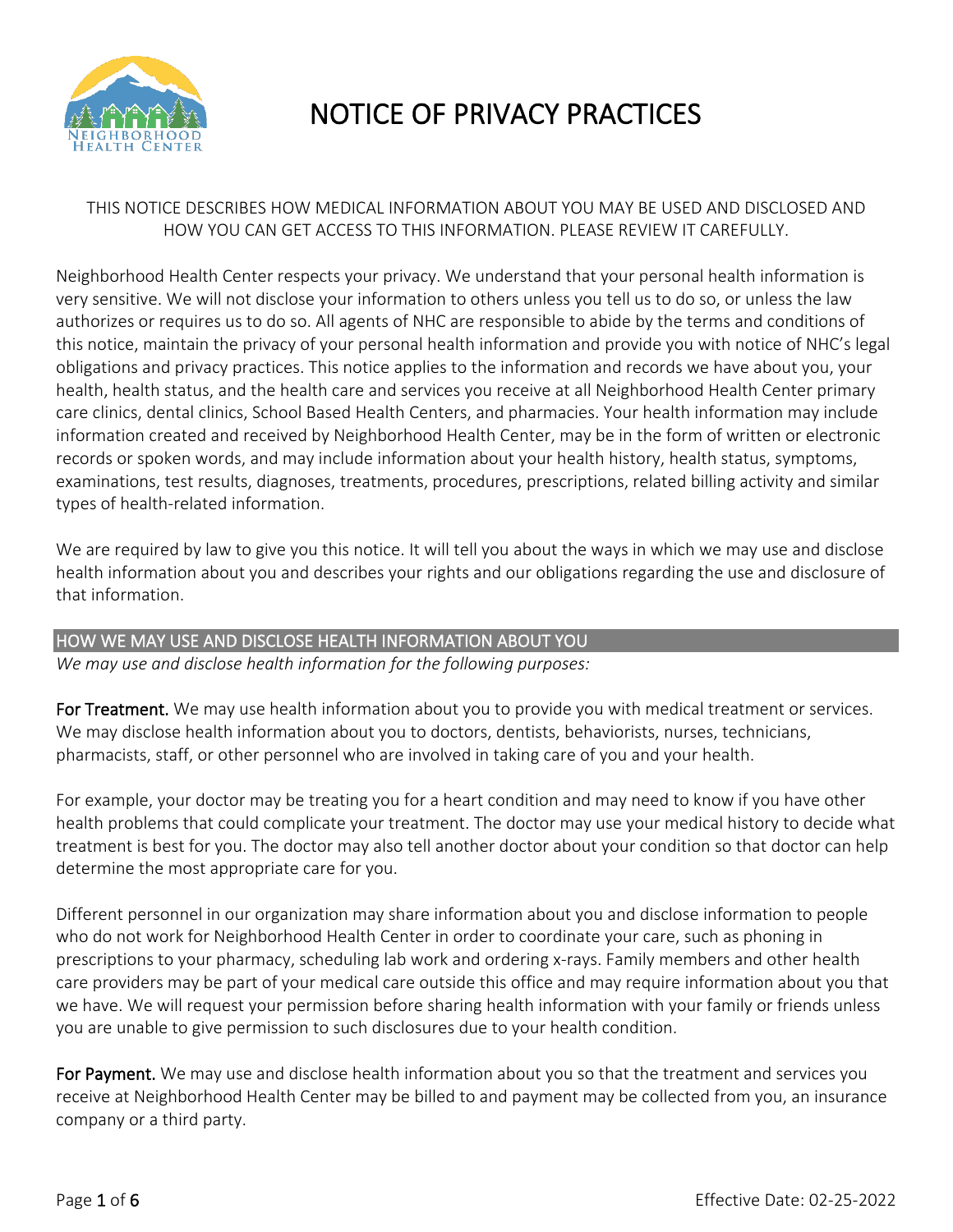For example, we may need to give your health plan information about a service you received here so your health plan will pay us or reimburse you for the service. We may also tell your health plan about a treatment you are going to receive to obtain prior approval or to determine whether your plan will pay for the treatment.

For Health Care Operations. We may use and disclose health information about you in order to run Neighborhood Health Center and make sure that you and our other patients receive quality care. For example, we may use your health information to evaluate the performance of our staff in caring for you. We may also use health information about all or many of our patients to help us decide what additional services we should offer, how we can become more efficient, or whether certain new treatments are effective.

We may also disclose your health information to health plans that provide you insurance coverage and other health care providers that care for you. Our disclosures of your health information to plans and other providers may be for the purpose of helping these plans and providers provide or improve care, reduce cost, coordinate, and manage health care and services, train staff and comply with the law.

Fund Raising. We may contact you to ask for your help with different campaigns.

Please notify us if you do not wish to be contacted during fund raising campaigns. If you advise us in writing (at the address listed at the top of this Notice) that you do not wish to receive such communications, we will not use or disclose your information for these purposes.

#### SPECIAL SITUATIONS

*We may use or disclose health information about you for the following purposes, subject to all applicable legal requirements and limitations:*

To Avert a Serious Threat to Health or Safety. We may use and disclose health information about you when necessary to prevent a serious threat to your health and safety or the health and safety of the public or another person.

Required by Law. We will disclose health information about you when required to do so by federal, state, or local law.

Research. We may use and disclose health information about you for research projects that are subject to a special approval process. We will ask you for your permission if the researcher will have access to your name, address or other information that reveals who you are, or will be involved in your care at the office.

Organ and Tissue Donation. If you are an organ donor, we may release health information to organizations that handle organ procurement or organ, eye or tissue transplantation or to an organ donation bank, as necessary to facilitate such donation and transplantation.

Military, Veterans, National Security and Intelligence. If you are or were a member of the armed forces, or part of the national security or intelligence communities, we may be required by military command or other government authorities to release health information about you. We may also release information about foreign military personnel to the appropriate foreign military authority. Workers' Compensation. We may release health information about you for workers' compensation or similar programs. These programs provide benefits for work-related injuries or illness.

Public Health Risks. We may disclose health information about you for public health reasons in order to prevent or control disease, injury or disability; or report births, deaths, suspected abuse or neglect, non-accidental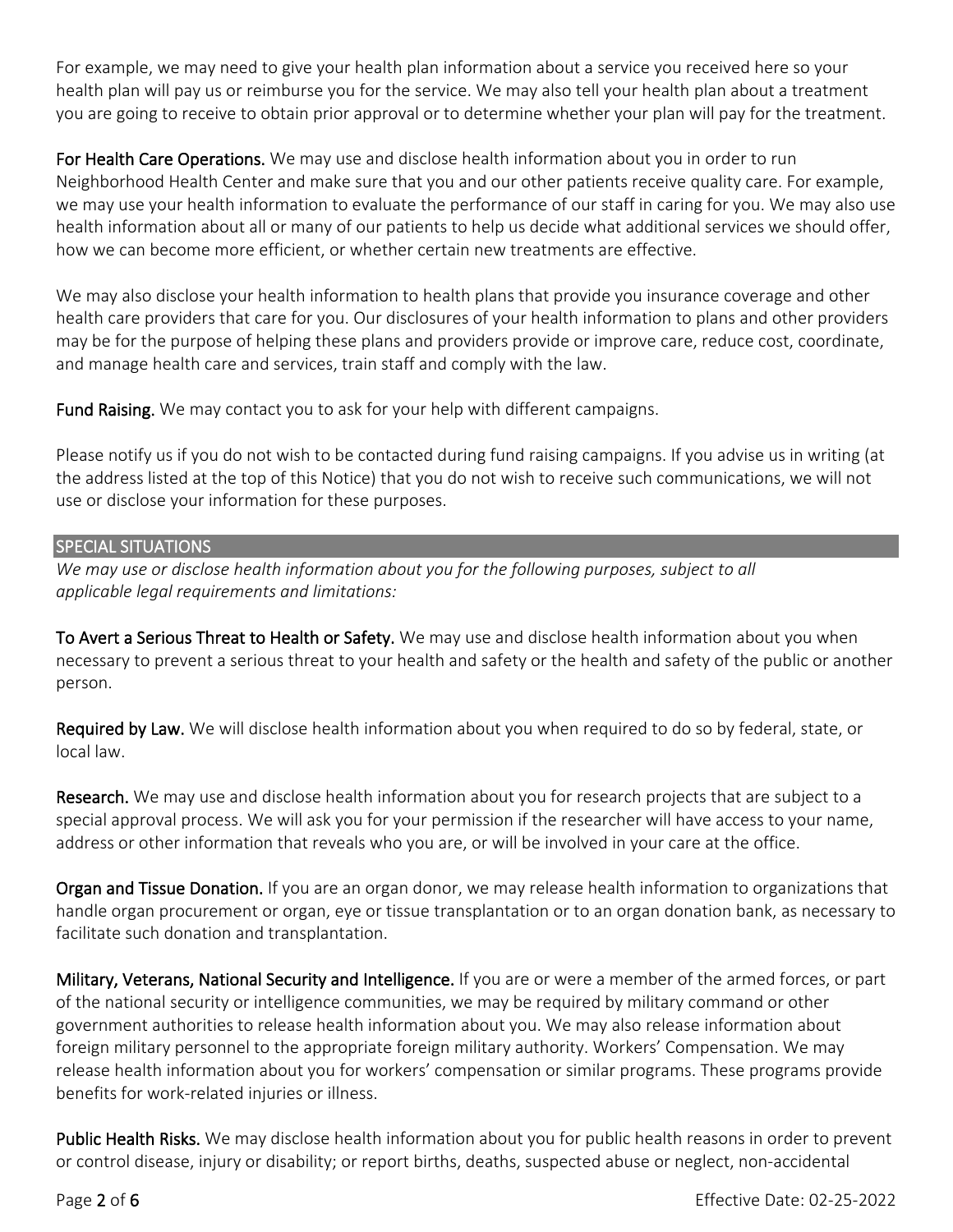physical injuries, reactions to medications or problems with products. Health Oversight Activities. We may disclose health information to a health oversight agency for audits, investigations, inspections, or licensing purposes. These disclosures may be necessary for certain state and federal agencies to monitor the health care system, government programs, and compliance with civil rights laws.

Lawsuits and Disputes. If you are involved in a lawsuit or a dispute, we may disclose health information about you in response to a court or administrative order. Subject to all applicable legal requirements, we may also disclose health information about you in response to a subpoena.

Law Enforcement. We may release health information if asked to do so by a law enforcement official in response to a court order, subpoena, warrant, summons or similar process, subject to all applicable legal requirements.

Coroners, Medical Examiners and Funeral Directors. We may release health information to a coroner or medical examiner. This may be necessary, for example, to identify a deceased person or determine the cause of death.

Information Not Personally Identifiable. We may use or disclose health information about you in a way that does not personally identify you or reveal who you are.

Family and Friends. We may disclose health information about you to your family members or friends if we obtain your verbal agreement to do so or if we give you an opportunity to object to such a disclosure and you do not raise an objection. We may also disclose health information to your family or friends if we can infer from the circumstances, based on our professional judgment that you would not object. For example, we may assume you agree to our disclosure of your personal health information to your spouse when you bring your spouse with you into the exam room or the hospital during treatment or while treatment is discussed.

In situations where you are not capable of giving consent (because you are not present or due to your incapacity or medical emergency), we may, using our professional judgment, determine that a disclosure to your family member or friend is in your best interest. In that situation, we will disclose only health information relevant to the person's involvement in your care. For example, we may inform the person who accompanied you to the emergency room that you suffered a heart attack and provide updates on your progress and prognosis. We may also use our professional judgment and experience to make reasonable inferences that it is in your best interest to allow another person to act on your behalf to pick up, for example, filled prescriptions, medical supplies, or X-rays.

## OTHER USES AND DISCLOSURES OF HEALTH INFORMATION

We will not use or disclose your health information for any purpose other than those identified in the previous sections without your specific, written authorization. If you give us authorization to use or disclose health information about you, you may revoke that authorization, in writing, at any time. If you revoke your authorization, we will no longer use or disclose information about you for the reasons covered by your written authorization, but we cannot take back any uses or disclosures already made with your permission.

In some instances, we may need specific, written authorization from you in order to disclose certain types of specially protected information such as substance abuse information for purposes such as treatment, payment, and healthcare operations.

No notice is required to be given to inmates who may receive treatment at a Neighborhood Health Center facility.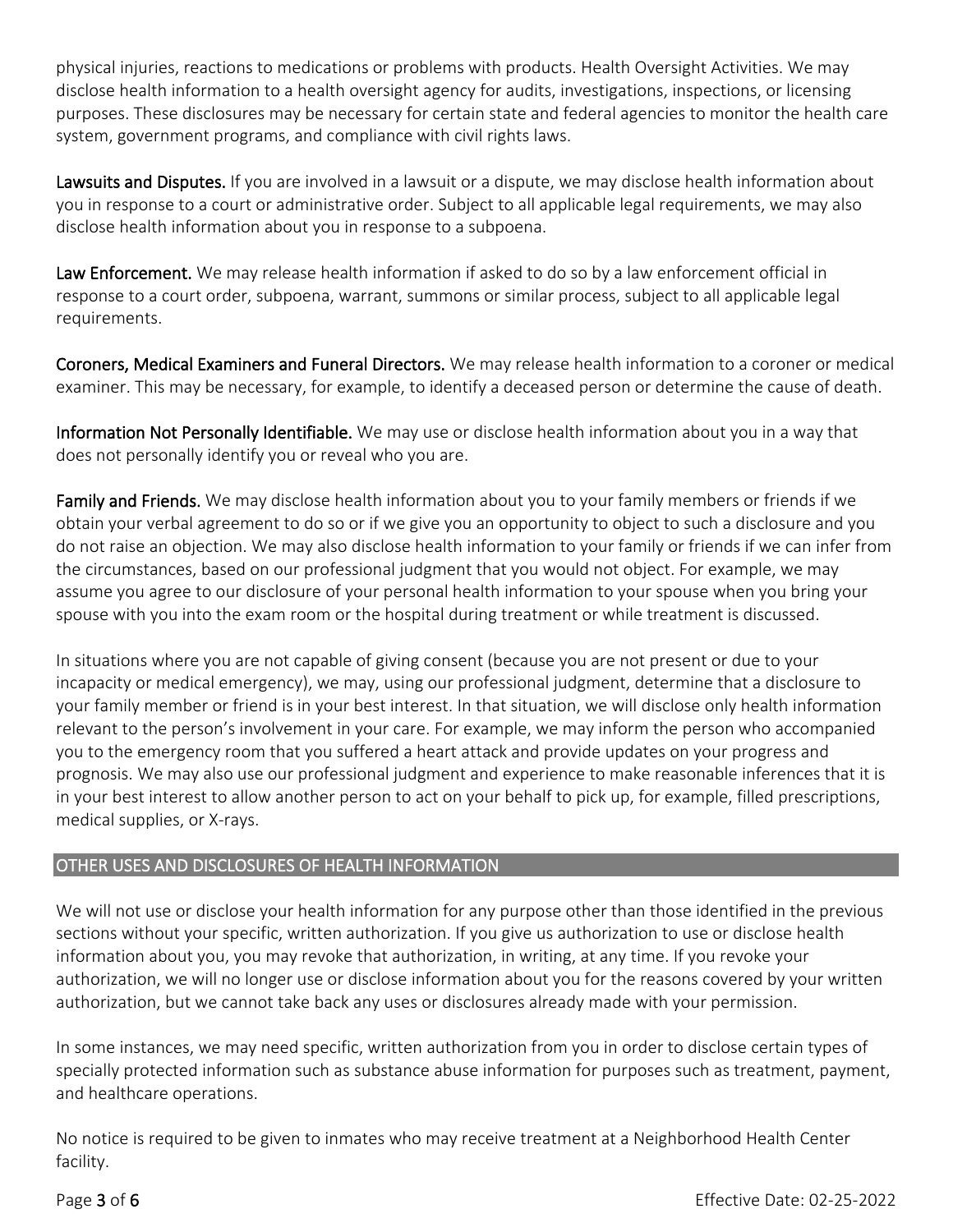In the case of patients who are minors, notice will be given to both the patient and the minor's parent or guardian.

## ORGANIZED HEALTH CARE ARRANGEMENTS TERMS

Neighborhood Health Center is part of an organized health care arrangement including participants in OCHIN. A current list of OCHIN participants is available at www.ochin.org as a business associate of Neighborhood Health Center, OCHIN supplies information technology and related services to Neighborhood Health Center and other OCHIN participants. OCHIN also engages in quality assessment and improvement activities on behalf of its participants. For example, OCHIN coordinates clinical review activities on behalf of participating organizations to establish best practice standards and assess clinical benefits that may be derived from the use of electronic health record systems. OCHIN also helps participants work collaboratively to improve the management of internal and external patient referrals. Your personal health information may be shared by Neighborhood Health Center with other OCHIN participants or a health information exchange only when necessary for medical treatment or for the health care operations purposes of the organized health care arrangement. Health care operation can include, among other things, geocoding your residence location to improve the clinical benefits you receive.

The personal health information may include past, present, and future medical information as well as information outlined in the Privacy Rules. The information, to the extent disclosed, will be disclosed consistent with the Privacy Rules or any other applicable law as amended from time to time. You have the right to change your mind and withdraw this consent, however, the information may have already been provided as allowed by you. This consent will remain in effect until revoked by you in writing. If requested, you will be provided a list of entities to which your information has been disclosed.

## YOUR RIGHTS REGARDING HEALTH INFORMATION ABOUT YOU

You have the following rights regarding health information we maintain about you:

Right to Inspect and Copy. You have the right to inspect and copy your health information, such as medical and billing records, that we keep and use to make decisions about your care. You must submit a written request to Risk and Compliance in order to inspect and/or copy records of your health information. If you request a copy of the information, we may charge a fee for the costs of copying, mailing or other associated supplies. We will notify you of the cost involved and you may choose to withdraw or modify your request at that time before any costs are incurred. A modified request may include requesting a summary of your medical record.

If you request to view a copy of your health information, we will not charge you for inspecting your health information. If you wish to inspect your health information, please submit your request in writing to Risk and Compliance.

You have the right to request a copy of your health information in electronic form if we store your health information electronically.

We may deny your request to inspect and/or copy your record or parts of your record in certain limited circumstances. If you are denied copies of or access to, health information that we keep about you, you may ask that our denial be reviewed. If the law gives you a right to have our denial reviewed, we will select a licensed health care professional to review your request and our denial.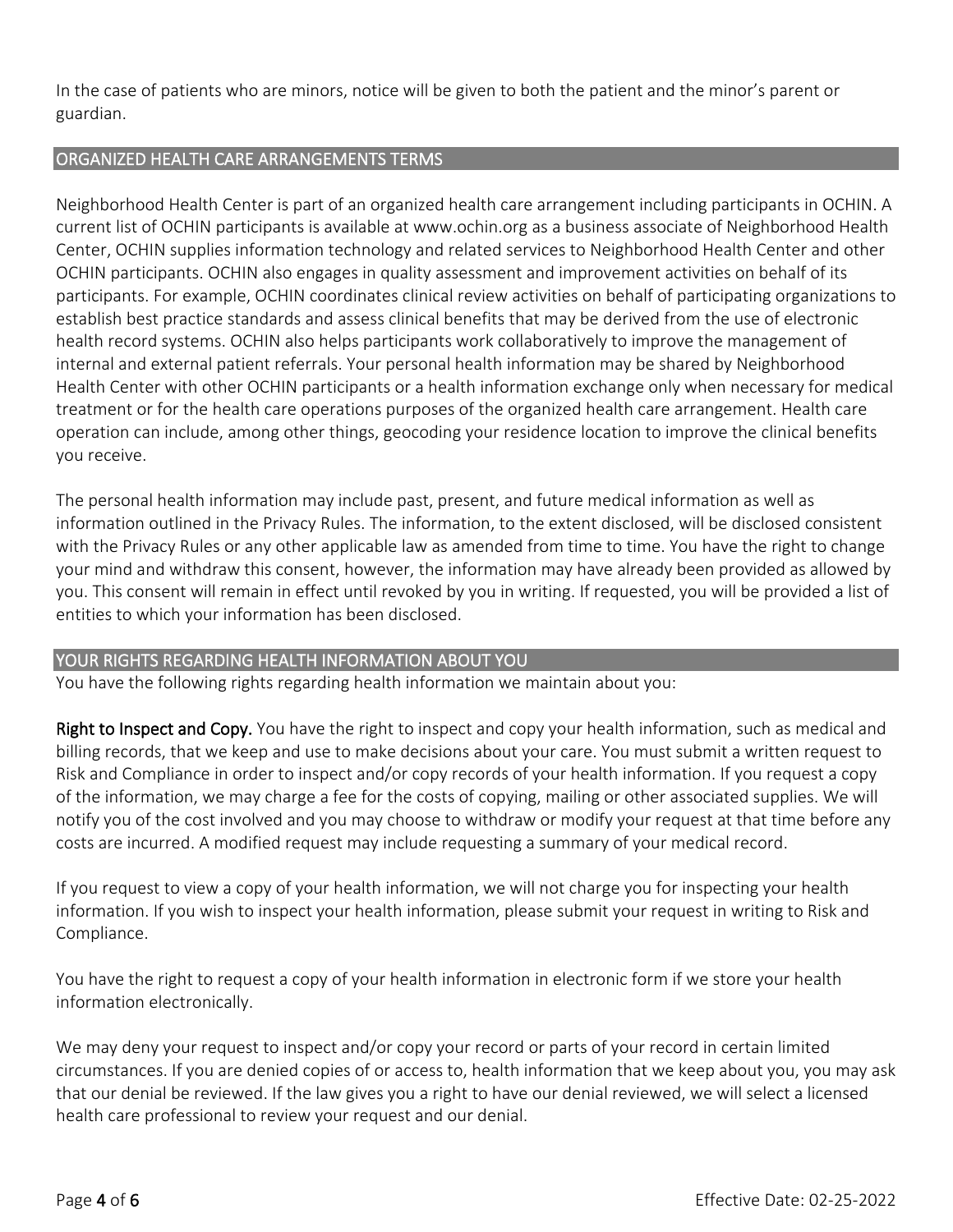The person conducting the review will not be the person who denied your request, and we will comply with the outcome of the review.

Right to Amend. If you believe health information we have about you is incorrect or incomplete, you may ask us to amend the information. You have the right to request an amendment as long as the information is kept by your provider.

To request an amendment, request and complete a *Medical Record Amendment/Correction Form* from Risk and Compliance.

We may deny your request for an amendment if your request is not in writing or does not include a reason to support the request. In addition, we may deny or partially deny your request if you ask us to amend information that:

- We did not create, unless the person or entity that created the information is no longer available to make the amendment;
- Is not part of the health information that we keep;
- You would not be permitted to inspect and copy;
- Is accurate and complete.

If we deny or partially deny your request for amendment, you have the right to submit a rebuttal and request the rebuttal be made a part of your medical record. Your rebuttal needs to be 2 pages in length or less and we have the right to file a rebuttal responding to yours in your medical record. You also have the right to request that all documents associated with the amendment request (including rebuttal) be transmitted to any other party any time that portion of the medical record is disclosed.

Right to an Accounting of Disclosures. You have the right to request an accounting of disclosures. This is a list of the disclosures we made of medical information about you for purposes other than treatment, payment, health care operations, when specifically authorized by you and a limited number of special circumstances involving national security, correctional institutions and law enforcement.

To obtain this list, you must submit your request in writing to Billing Clerk. It must state a time period, which may not be longer than six years. Your request should indicate in what form you want the list (for example, on paper, electronically). The first list you request within a 12-month period will be free. For additional lists, we may charge you for the costs of providing the list. We will notify you of the cost involved and you may choose to withdraw or modify your request at that time before any costs are incurred.

Right to Request Restrictions. You have the right to request a restriction or limitation on the health information we use or disclose about you for treatment, payment or health care operations. You also have the right to request a limit on the health information we disclose about you to someone who is involved in your care or the payment for it, like a family member or friend. For example, you could ask that we not use or disclose information about a surgery you had.

• We are not required to agree to your request. If we do agree, we will comply with your request unless the information is needed to provide you emergency treatment or we are required by law to use or disclose the information.